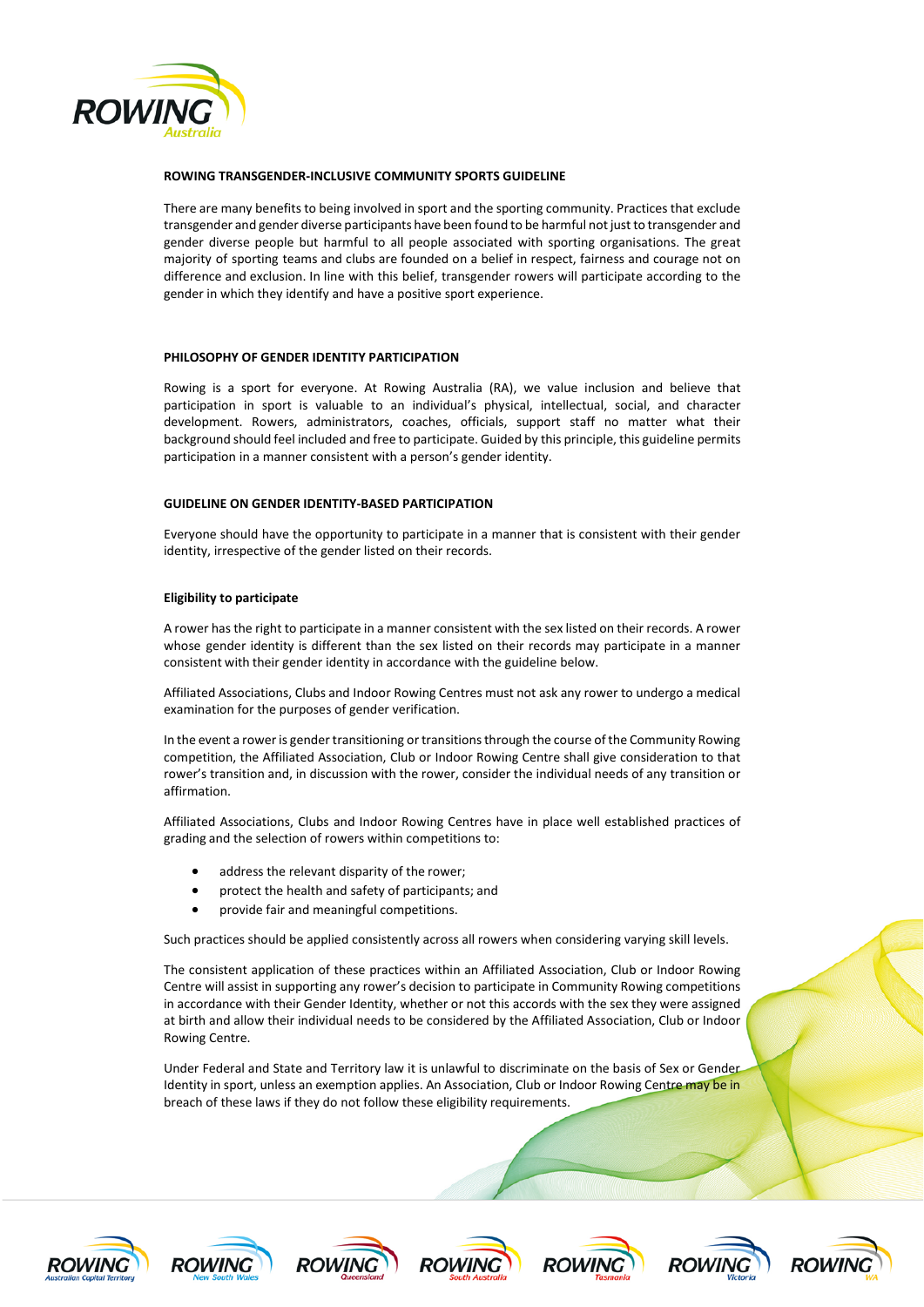

## **Competition**

Without violating a transgender individuals confidentiality or privacy, Affiliated Association, Clubs, and Indoor Rowing Centre's should communicate with their counterparts prior to competitions in which a transgender rower is participating about expectations for treatment of transgender individuals on and off the water, including to ensure access to appropriate changing, showering, or bathroom facilities, and to request the use of preferred names and pronouns by coaches, opponents, officials, announcers, fans, and media.

The Federal Sex Discrimination Act 1984 (Cth) provides for affirmative action in the form of 'positive discrimination', a special measure to promote equality for disadvantage groups. An exemption 'exempts' a person or organisation from the operation of the Act, and mean that a successful claim of unlawful discrimination cannot be brought.

The Act contains a permanent exemption in relation to 'Competitive sporting activity'. The exemption allows for discrimination on the grounds of sex or gender identity only in 'any competitive sporting activity in which the strength, stamina or physique of competitors is relevant'. The words 'strength', 'stamina' and 'physique', and the term 'competitive sporting activity', are not defined in the Act. Their meanings have not been conclusively settled by the Federal Court of Australia.

However, in considering an equivalent exemption in the Victorian legislation, the Victorian Civil and Administrative Tribunal has stated that the exemption will operate if, when both sexes competed against each other, the competition would be uneven because of the disparity between the relative strength, stamina and physique of male and female competitors. This interpretation was approved by the Federal Court of Australia and the reasoning is likely to extend to people of different gender identities.

The objective of the exemption is to restrict competitive sporting activity to people who can 'effectively compete' with each other. This is intended to recognise that 'biological differences between men and women are relevant to competitive sporting activities'. It can be understood as ensuring a 'level playing field'.

If any Affiliated Associations, Clubs or Indoor Rowing Centres decides to rely on the 'competitive sporting activity' exemption to exclude a person from a particular competition, it will need to satisfy itself that 'strength', 'stamina' or 'physique' are relevant.

Additionally, the exemption is limited to competitive sporting activities and does not apply to:

- coaching
- umpiring or refereeing
- administration
- 'prescribed sporting activities'
- sporting activities by children who are younger than 12 years of age.













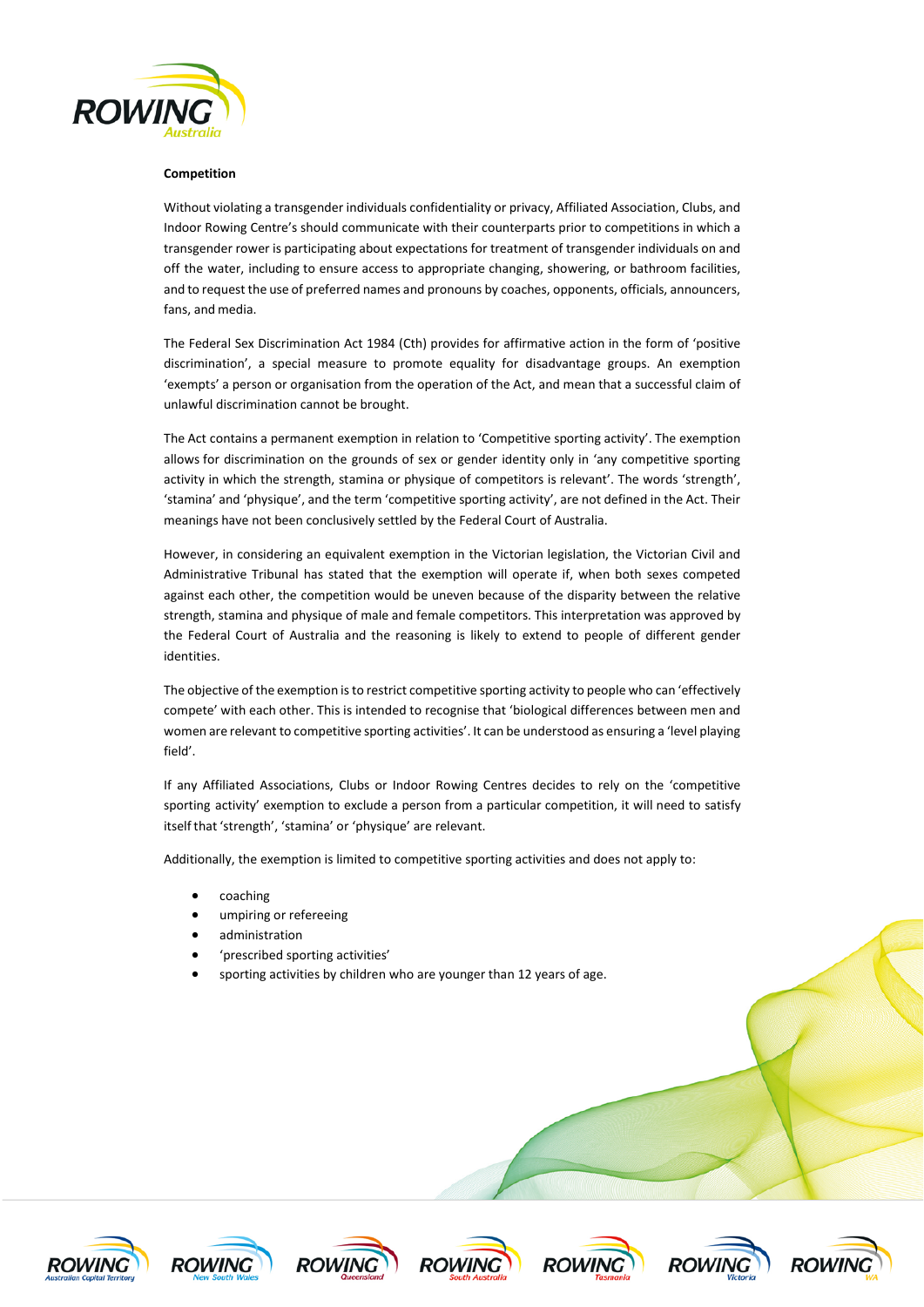

## **Relying on the 'competitive sporting activity' exemption**

There may be times when Affiliated Associations, Clubs and Indoor Rowing Centres considers that participation on the basis of affirmed gender identity alone is not possible. For example, this may occur where an individual's strength directly affects their ability, and the ability of others, to 'effectively compete'. In these circumstances Affiliated Associations, Clubs and Indoor Rowing Centres may seek to rely on the 'competitive sporting activity' exemption in the Act.

When seeking to rely on the 'competitive sporting activity' exemption, the following factors should be considered:

### **Importance of inclusion in rowing**

Rowing is structured around particular core principles and beliefs, which include respect, fairness, community, integrity, professionalism, and inclusion.

### **Limits of 'competitive sporting activity'**

The exemption only applies to competitive sporting activity in which the competitors are aged 12 years and over.

The exemption only applies to competitors. It does not apply to administrators, coaches, officials, or support staff.

Not all sports or physical activities will constitute a 'competitive sporting activity' for the purpose of the exemption. For example, as the term is not defined in the Act, it is uncertain whether an activity, where the sole purpose is social participation, would constitute a 'competitive sporting activity'.

#### **Relevance of strength, stamina and physique**

Where strength, stamina and physique are relevant, the assessment should be based on these factors and not on gender identity.

The exemption only applies where the strength, stamina or physique of a competitor is relevant.

#### **A fair and robust decision-making process**

If an Affiliated Associations, Clubs or Indoor Rowing Centres seeks to specifically exclude an individual from a 'competitive sporting activity' by relying on the exemption, then it is advisable for it to consider:

- consulting with the relevant national or state sporting organisation
- consulting with the relevant rowing association
- ensuring that it has an established, clear, written and publicly available policy (prior to seeking torely
- on the exemption) which states:
	- o how it will assess the application of the exemption
	- o who will make the assessment
	- o what evidence will be used for this assessment, as well as the other factors on which the assessment will be based
- ensuring that any assessment is undertaken in a timely manner so that the individual is not unnecessarily disadvantaged
- providing the individual with an opportunity to respond to any proposal to exclude them based on the exemption
- providing the individual with written reasons for any decision to exclude them













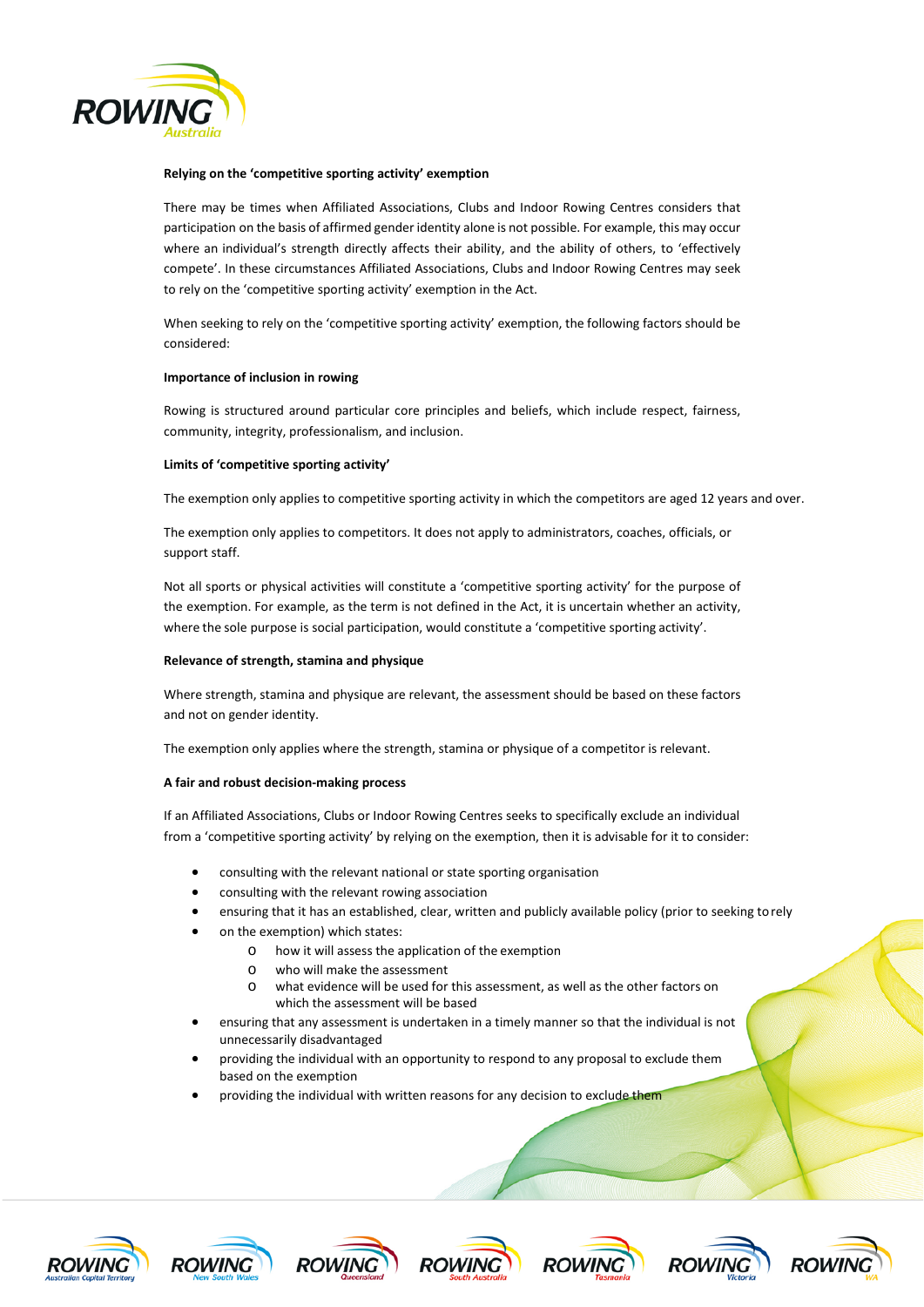

• providing the individual with an opportunity to seek a review of a decision to exclude them.

# **ADDITIONAL GUIDELINES**

Rowing Australia endorses the following guidelines to ensure the non-discriminatory treatment of transgender rowers participating in rowing activities.

#### **Changing Areas, Toilets, and Showers**

Transgender rowers should be able to use the locker room, shower, and toilet facilities in accordance with their gender identity. Every locker room should have some private, enclosed changing areas, showers, and toilets for use by any rower who desires them.

#### **Hotel Rooms**

Transgender rowers should be assigned to share hotel rooms based on their gender identity, with a recognition that any rower who needs extra privacy should be accommodated whenever possible.

#### **Language: Preferred names and pronouns**

A transgender rower may have a preferred name and gender pronouns that is different from what may be indicated by their records. Coaches, administrators, and officials shall make every reasonable effort to honour the individuals preferred name and pronoun and to ensure that the individuals name and pronoun preferences are respected by others including teammates, opponents, fans, volunteers, announcers, etc. This guideline applies not only for transgender rowers who seek to participate in Affiliated Associations, Clubs and Indoor Rowing Centre activities in a manner consistent with their gender identity, but also to those whose participation is consistent with the sex on their records and not their gender identity.

#### **Dress codes and team uniforms**

All team members should have access to uniforms that are appropriate for their sport and that they feel comfortable wearing. No rower should be required to wear a gendered uniform that conflicts with their gender identity. Dress codes for athletic teams when travelling or during a race day should be genderneutral.

#### **PRIVACY**

Affiliated Associations, Clubs and Indoor Rowing Centres should consider the provisions of the Privacy Act 1988 (Cth), the Australian Privacy Principles (APPs), and the relevant legislation and regulations of the States and Territories.

This is principally important when dealing with any personal or sensitive information that the Affiliated Association, Club or Indoor Rowing Centre may hold regarding a person's Gender Identity, or transition or affirmation process. The privacy of rowing participants must be adhered to at all times.

Further information is available from the Office of the Australian Information Commissioner a[t www.](http://www/) oaic.gov.au/privacy-law.













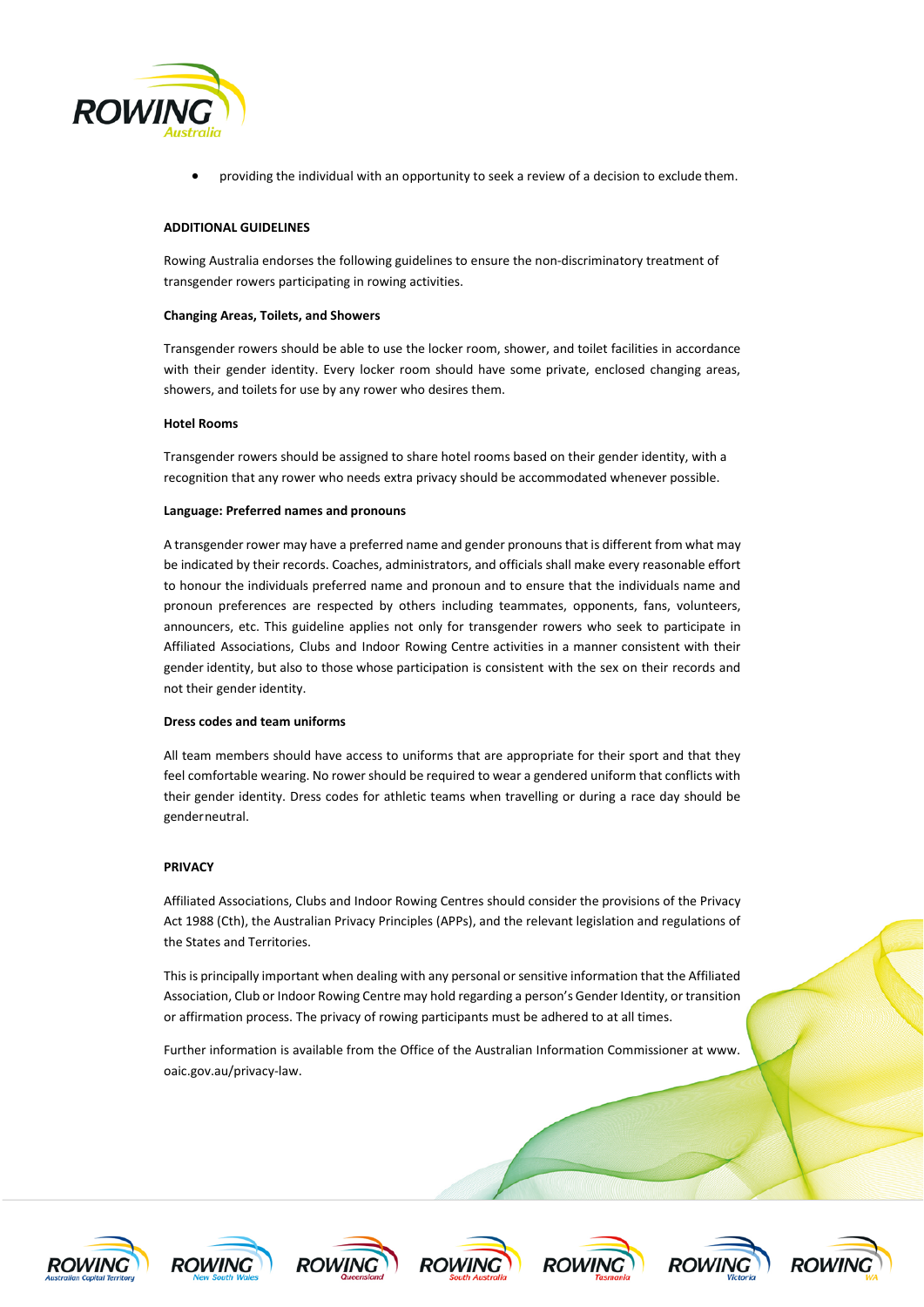

# **COLLECTING AND USING PERSONAL INFORMATION**

Personal information should only be collected from participants if absolutely necessary and with the rower's consent, or where the rower is under the age of 18, their parent's consent. Any personal information collected by must only be disclosed if necessary and in accordance with the law.

Affiliated Associations, Clubs and Indoor Rowing Centres must:

- securely store personal information, in line with privacy legislation;
- not disclose the Gender Identity of a participant without the express consent of the rower; and
- ensure correct names and pronouns are used in conversations, databases, documents and correspondence.

Affiliated Associations, Clubs and Indoor Rowing Centres may also consider:

- accepting legal declarations to verify name and gender (e.g. by way of a statutory declaration) in place of identity documents such as passport or birth certificate where those identity documents have a Sex/gender marker inconsistent with a rower's Gender Identity;
- providing the option of selecting a Non-binary Gender Identity and a gender non-specific title on registration forms; and
- providing 'preferred name' and 'pronoun' options on registration forms

Affiliated Associations, Clubs and Indoor Rowing Centres should be aware that, depending on the circumstances, requesting additional information from Transgender and Gender Diverse people may be unlawful.













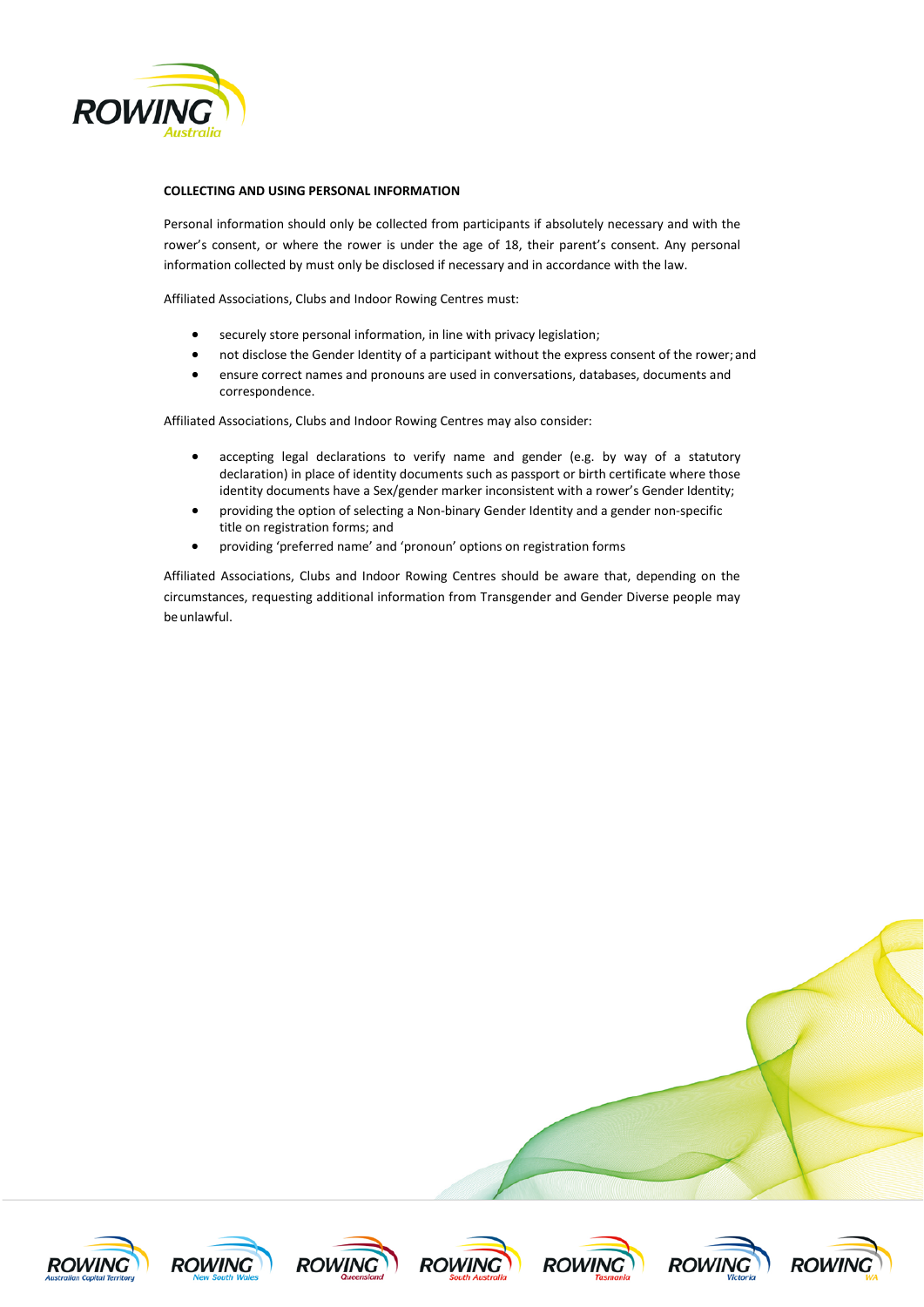

# **ANTI-DOPING**

Anti-doping laws may be relevant to transgender and gender diverse people who are accessing hormone therapy as part of their transition or affirmation. Usually this will only be relevant in Elite Rowing level competitions and not at Community level, and even then only in very limited circumstances.

These anti-doping laws allow athletes to obtain permission to use prescribed substances for therapeutic purposes. This publication does not consider these laws and processes.

Further information is available from the Australian Sports Anti-Doping Authority a[t www.asada.gov.au.](http://www.asada.gov.au/)

### **SEXUAL HARRASSMENT**

Sexual harassment is unlawful under the Federal and State laws in certain areas of public life. Rowing Australia does not tolerate any form of harassment, including sexual harassment.

'Sexual harassment' is defined as an unwelcome:

- sexual advance:
- request for sexual favours; and/or
- conduct of a sexual nature,

in circumstances in which a reasonable person would have anticipated the possibility that the person harassed would be offended, humiliated or intimidated.

The Sex and Gender Identity of the person who is harassed are relevant circumstances to be taken into account in determining if a person has been sexually harassed.

Sexual harassment can be physical, spoken or written, and may include comments online or in social media. It may include a range of unwelcome behaviours including:

- requests for sex;
- intrusive comments about someone's private life;
- sexually suggestive behaviour, such as leering or staring;
- sexually suggestive comments or jokes;
- repeated requests to go out; or
- transmitting sexually explicit messages.

Sexual harassment can also include sexually suggestive or invasive questions, such as asking a transgender or gender diverse person about their sex life, or asking them about their physical characteristics.

#### **VICTIMISATION**

A person will be taken to have victimised another person if they threaten to, or do, subject that person to a detriment because they have either made a complaint under Federal and/or State and Territory legislation or these Guidelines, or have engaged in a complaint handling process in some other way.

Victimisation is an offence under Federal and State and Territory legislation. Further, Rowing Australia does not tolerate any form of victimisation.













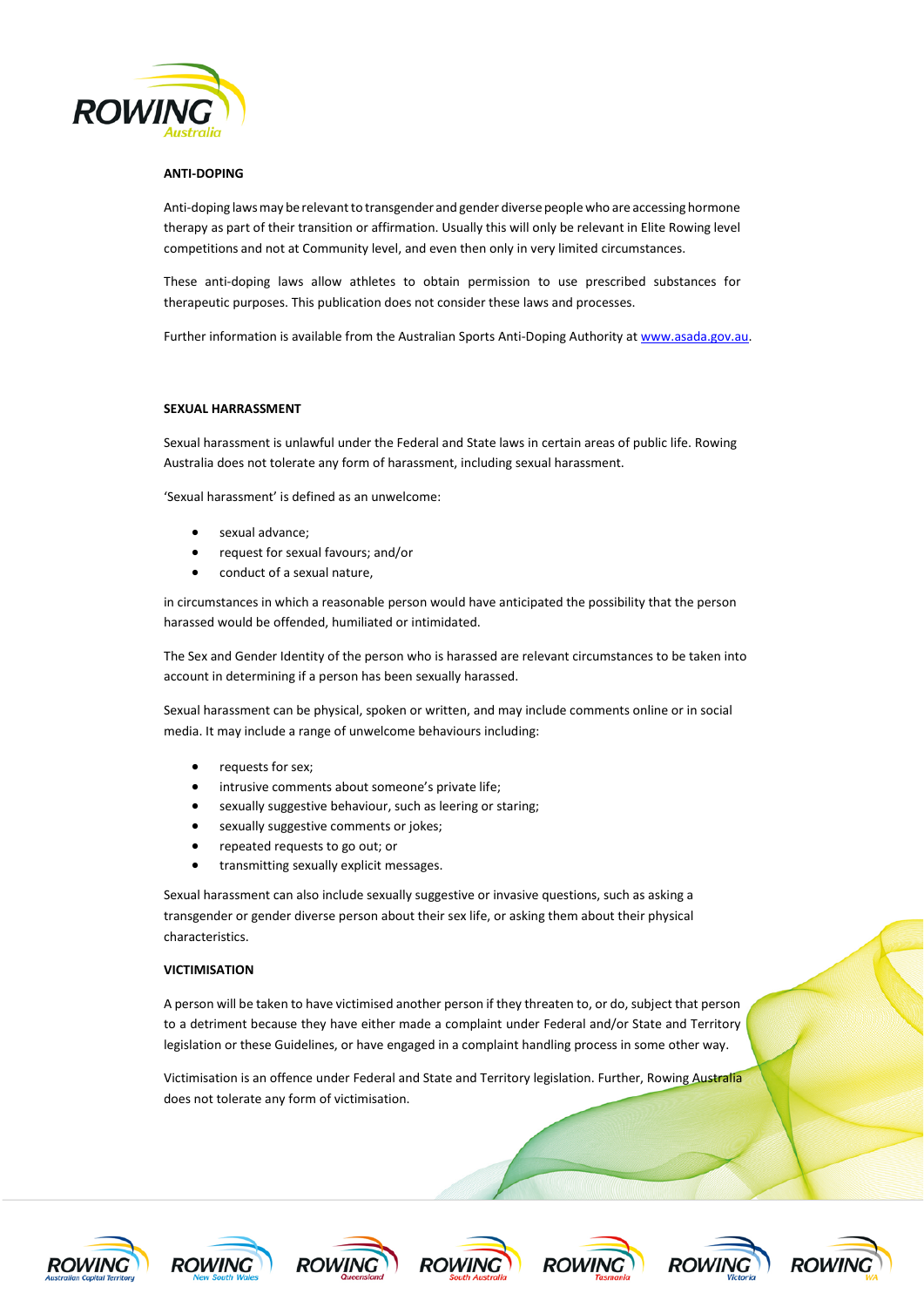

# **COMPLAINT HANDLING**

Any complaint in relation to this Guideline shall be dealt with in accordance with the Rowing Australia Member Protection Policy.

The Australian Human Rights Commission or State or Territory Human Rights Commission may also assist individuals in relation to any complaints of discrimination, harassment and/or victimisation under Federal or State and Territory laws.

### **COMMONLY USED TERMS**

**Affiliated Association, Clubs and Indoor Rowing Centre:**

- any rowing association, club or indoor rowing centre that is formally affiliated with Rowing Australia and/or
- any rowing association, club or indoor rowing centre that has agreed to be bound by this guideline and/or
- any rowing association, club or indoor rowing venue that receives funding from Rowing Australia

**Australian Rowing** – Rowing Australia, together with each of the State and Territory Associations.

**Community Rowing** – Any rowing competition conducted by an Affiliated Association, Club or Indoor Rowing Centre other than Elite Rowing competitions

**Elite Rowing** – is rowing at the highest level of competition where the emphasis is on winning prestigious competitions, is distinguished from Community and Recreational Sport where the emphasis is on attracting the maximum number of participants. As such Elite Rowing encapsulates rowing:

- in a State team
- in the Australian National team
- in a touring international or invitational team
- as part of the National Senior Male Championship Team
- as part of the National Senior Female Championship Team
- as part of the National Under 23 Male Championship Team
- as part of the National Under 23 Female Championship Team
- as part of the National Under 21 Male Championship Team
- as part of the National Under 21 Female Championship Team
- as part of the National Junior Male Team
- as part of the National Junior Female Team

Gender diverse - umbrella term that includes all the different ways gender can be experienced and perceived.

It can include people questioning their gender, those who identify as trans/Transgender, genderqueer, non- binary, gender non-conforming etc.

**Gender identity** – The Sex Discrimination Act 1984 (Cth) defines Gender Identity as the gender related identity, appearance or mannerisms or other gender related characteristics of a person (whether by way of medical intervention or not), with or without regard to the person's designated sex at birth.